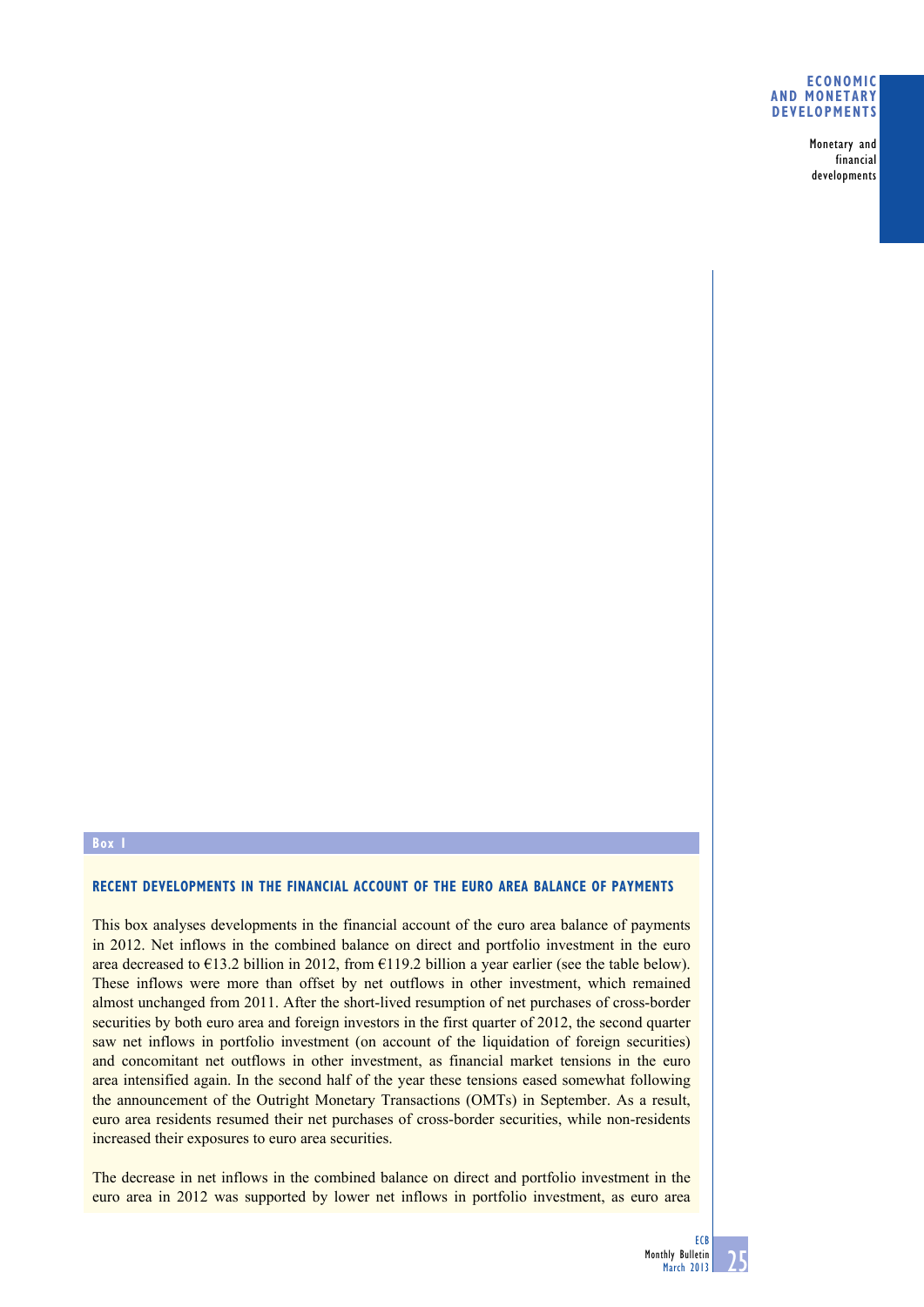### **main items in the financial account of the euro area balance of payments**

(EUR billions; non-seasonally adjusted data)

|                                              |         |         | <b>Three-month cumulated figures</b> |         |         |          | 12-month cumulated figures |          |
|----------------------------------------------|---------|---------|--------------------------------------|---------|---------|----------|----------------------------|----------|
|                                              | 2012    |         | 2012                                 |         |         |          | 2011                       | 2012     |
|                                              | Nov.    | Dec.    | Mar.                                 | June    | Sep.    | Dec.     | Dec.                       | Dec.     |
| Financial account <sup>1)</sup>              | $-22.7$ | $-47.0$ | 3.6                                  | $-20.4$ | $-55.0$ | $-81.6$  | $-45.3$                    | $-153.5$ |
| Combined net direct and portfolio            |         |         |                                      |         |         |          |                            |          |
| investment                                   | 30.3    | $-20.7$ | $-74.5$                              | 77.9    | $-34.9$ | 44.8     | 119.2                      | 13.2     |
| Net direct investment                        | 13.7    | $-8.6$  | $-3.5$                               | $-16.3$ | $-25.7$ | $-5.5$   | $-154.8$                   | $-50.9$  |
| Net portfolio investment                     | 16.5    | $-12.1$ | $-71.0$                              | 94.2    | $-9.3$  | 50.2     | 274.0                      | 64.1     |
| Equities                                     | 13.0    | $-10.1$ | 18.6                                 | 24.9    | 14.2    | 24.7     | 170.7                      | 82.4     |
| Debt instruments                             | 3.6     | $-2.0$  | $-89.6$                              | 69.2    | $-23.4$ | 25.5     | 103.3                      | $-18.3$  |
| Bonds and notes                              | 26.5    | $-3.0$  | $-53.8$                              | 35.7    | 12.6    | 33.4     | 177.7                      | 28.0     |
| Money market instruments                     | $-22.9$ | 0.9     | $-35.8$                              | 33.5    | $-36.1$ | $-7.9$   | $-74.5$                    | $-46.3$  |
| Net other investment                         | $-62.4$ | $-28.9$ | 86.9                                 | $-80.3$ | $-19.4$ | $-140.0$ | $-149.5$                   | $-152.8$ |
| Of which: money-holding sector <sup>2)</sup> |         |         |                                      |         |         |          |                            |          |
| Net direct investment                        | 11.4    | $-5.9$  | $-6.3$                               | $-19.9$ | $-27.8$ | $-3.8$   | $-142.2$                   | $-57.8$  |
| Net portfolio investment                     | 41.7    | 19.4    | $-43.7$                              | 51.6    | $-2.4$  | 81.9     | 124.3                      | 87.4     |
| Equities                                     | 14.2    | 13.5    | 14.3                                 | 29.4    | 15.1    | 57.3     | 134.6                      | 116.1    |
| Debt instruments                             | 27.5    | 5.9     | $-58.0$                              | 22.2    | $-17.5$ | 24.6     | $-10.3$                    | $-28.7$  |
| Net other investment                         | $-14.9$ | $-11.3$ | 6.0                                  | $-38.8$ | 14.1    | $-41.0$  | 51.9                       | $-59.7$  |

Source: ECB.

Note: Figures may not add up, owing to rounding.

1) Figures refer to balances (net flows). A positive/negative sign indicates a net inflow/outflow.

2) General government and other sectors of the balance of payments.

investors again took up their purchases of foreign securities. The resumption of purchases of foreign securities concerned mainly euro area non-MFIs, which increased their exposures to both equity and debt securities, while euro area MFIs continued deleveraging in line with their balance sheet restructuring. Net outflows in other investment remained almost unchanged in comparison with 2011. While net outflows in other investment in 2011 had been driven mainly by euro area residents investing in foreign assets, those recorded in 2012 were determined by the disinvestment of non-residents from euro area MFIs' deposits and loans. The latter was reflected in a sharp decline in other investment liabilities of the euro area banking sector. However, these developments in portfolio and other investment masked considerable volatility in investment patterns throughout the year, following shifts in market sentiment.

In the first quarter of 2012 euro area investors (both MFIs and non-MFIs) resumed their purchases of foreign securities (especially debt instruments) after a period of heightened financial market tensions related to the intensification of the sovereign debt crisis. This resumption followed an announcement presenting policy measures aimed at addressing the crisis and calming financial markets. In the second quarter, however, the positive effects faded as uncertainty returned. Funding pressures emerged on account of the repatriation of funds foreign investors had in euro area MFIs, as reflected in the sharp decline in other investment liabilities. Consequently, euro area residents had to reduce their cross-border holdings of securities, but the announcement of OMTs in September managed to calm markets. Net flows in portfolio investment turned negative in the third quarter, as euro area investors increased their exposures to cross-border securities.

In the fourth quarter of 2012 financial market conditions improved further. Net inflows of €44.8 billion were recorded in the combined balance on direct and portfolio investment,